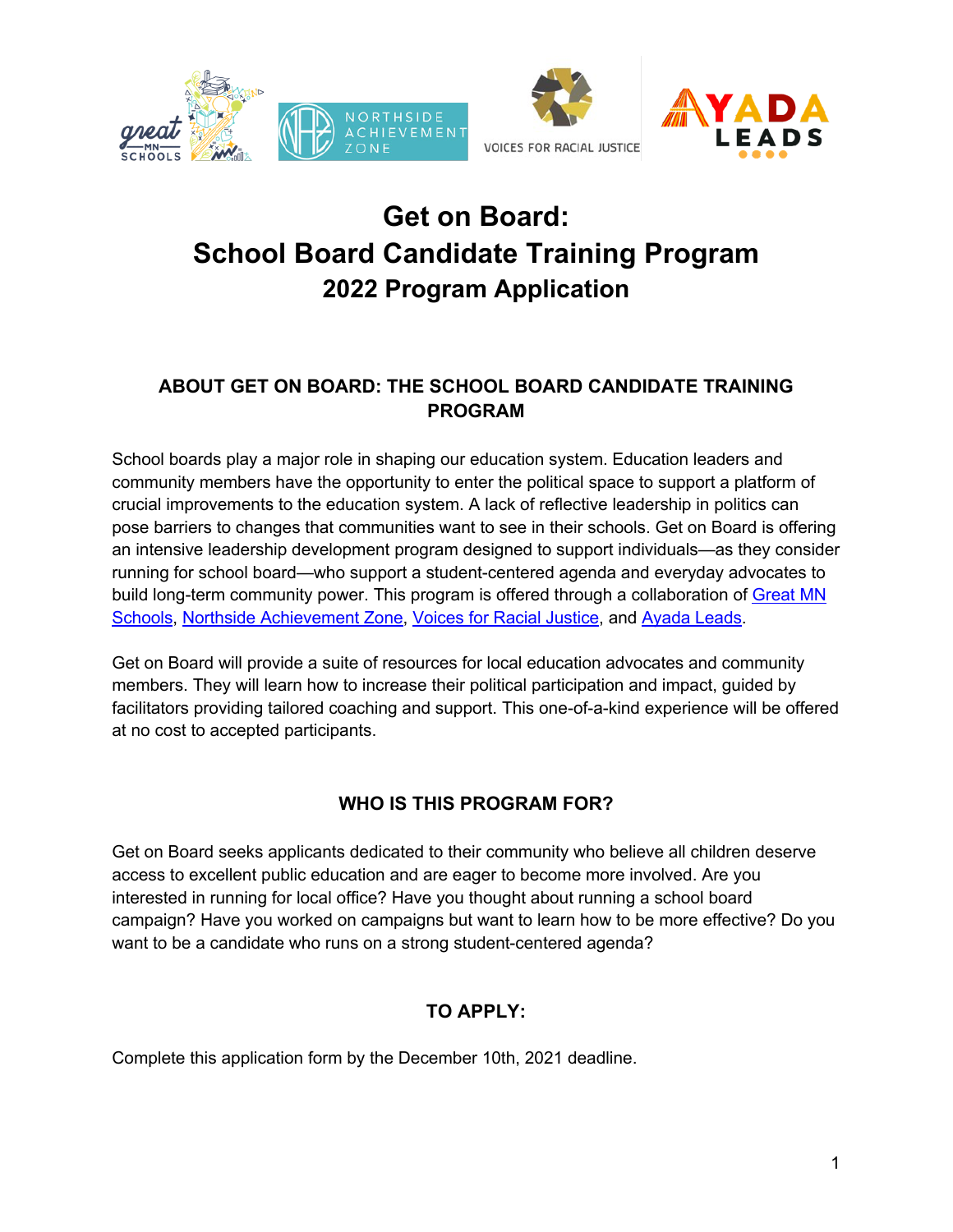# **PROGRAM STRUCTURE & EXPECTATIONS**

Participants commit to completing an intensive leadership program. They are expected to fully engage in the learning environment, attend all sessions, and complete all assignments.

**Sessions:** Five sessions will be held with local facilitators covering a wide range of lived and professional experiences. Our goal is to offer opportunities to connect safely in-person, but we will prioritize health and safety. We will make a decision based on participant preferences and state, federal, and local guidelines.

**Coaching:** One-on-one coaching offered throughout the program to maximize strengths and identify areas of development.

**Homework:** Additional coursework to be completed between sessions.

#### **TIMELINE:**

- Application period opens: November 16, 2021
- **Application period closes**: **December 10, 2021**
- Participants are notified by: January 3, 2021
- Session 1: January 17, 2021 (5pm-7pm)
- Session 2: January 22, 2022 (10am-4pm)
- Session 3: January 26, 2022 (5pm-7pm)
- Session 4: TBD February, 2022
- Session 5: TBD March, 2022

## **This program is inclusive to all. It may be a really good fit if you:**

- Are willing to engage in an intensive leadership program (12-20 hours per month)
- Identify as a champion for public schools for all students
- Have a demonstrated commitment and deep connections to the local community
- Currently work in a community organization or advocate in education
- Desire leadership that better reflects and connects to the community
- (For candidates) Have a compelling vision and personal motivation to run for office
- People representing diverse backgrounds, professions, ethnicities, ages, and levels of experience are encouraged to apply.
- Anyone living in Minnesota looking to serve their local school community is welcome to apply.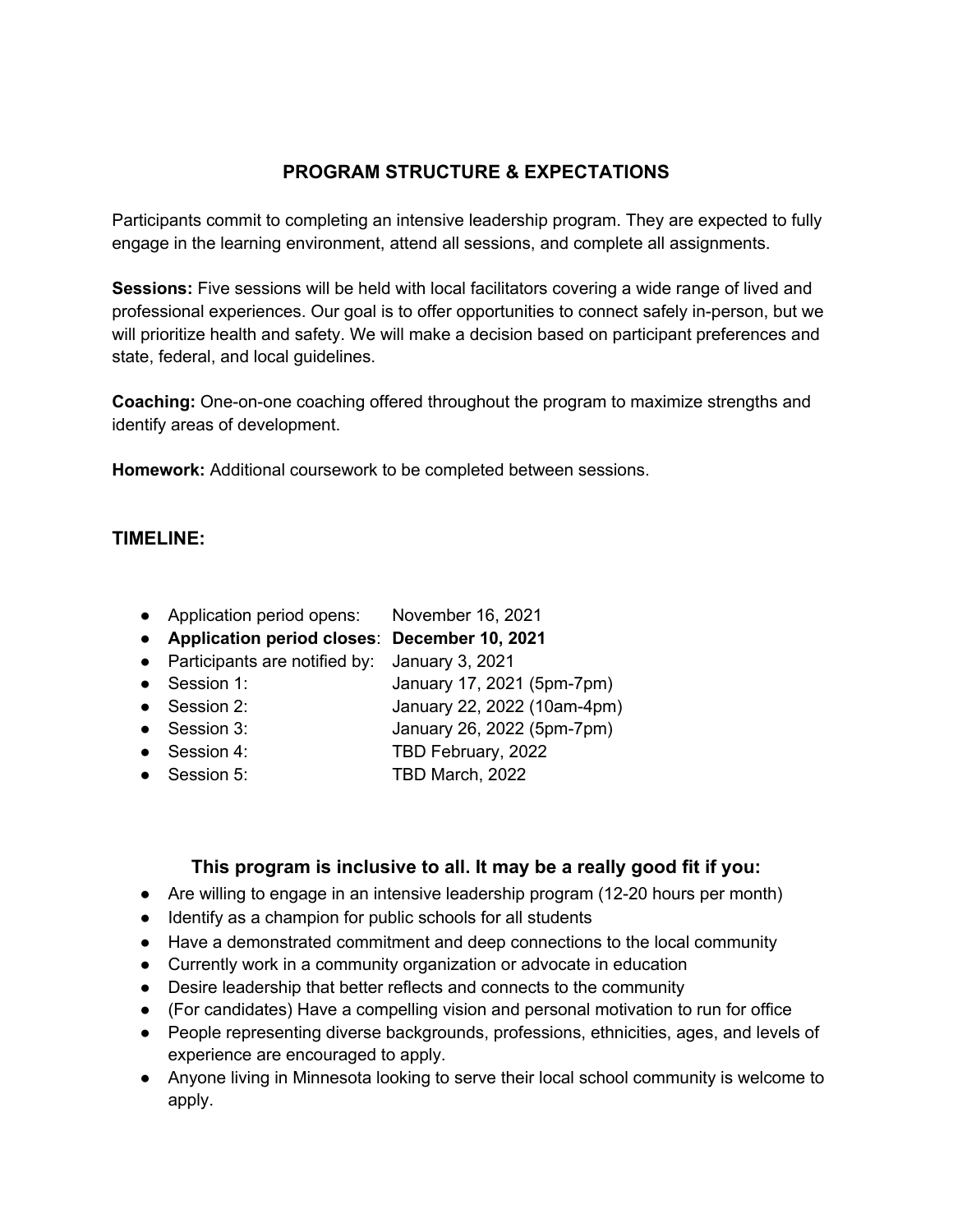





# **Get on Board Application**

Please submit the application via email to info@greatmnschools.org. Applications are due by December 10, 2021.

Our organizations support getting representation to the table with a focus on equity in local communities. We aim to support reflective leadership and hope to eliminate some of the barriers to change. Cohort limit of 15 based on capacity and we aim to convene a diverse cohort based on demographics, geography, and experience. Declared candidates cannot participate.

#### **Please provide the following contact information:**

| Full Name:                                                                 |              |            |                  |  |  |
|----------------------------------------------------------------------------|--------------|------------|------------------|--|--|
| Pronouns:                                                                  | She/Her/Hers | He/Him/His | They/Them/Theirs |  |  |
| Phone:                                                                     |              |            |                  |  |  |
| Email address:                                                             |              |            |                  |  |  |
| Mailing address:                                                           |              |            |                  |  |  |
| <b>Current Employer/Organization:</b>                                      |              |            |                  |  |  |
| <b>Current Title/Role:</b>                                                 |              |            |                  |  |  |
|                                                                            |              |            |                  |  |  |
| Demographic information is voluntary and will be kept confidential:        |              |            |                  |  |  |
| Race/Ethnicity:                                                            |              |            |                  |  |  |
|                                                                            |              |            |                  |  |  |
| One a scale of 1-10 how likely are you to run for your local school board? |              |            |                  |  |  |

**Which are you most interested in doing next?**

**Candidate**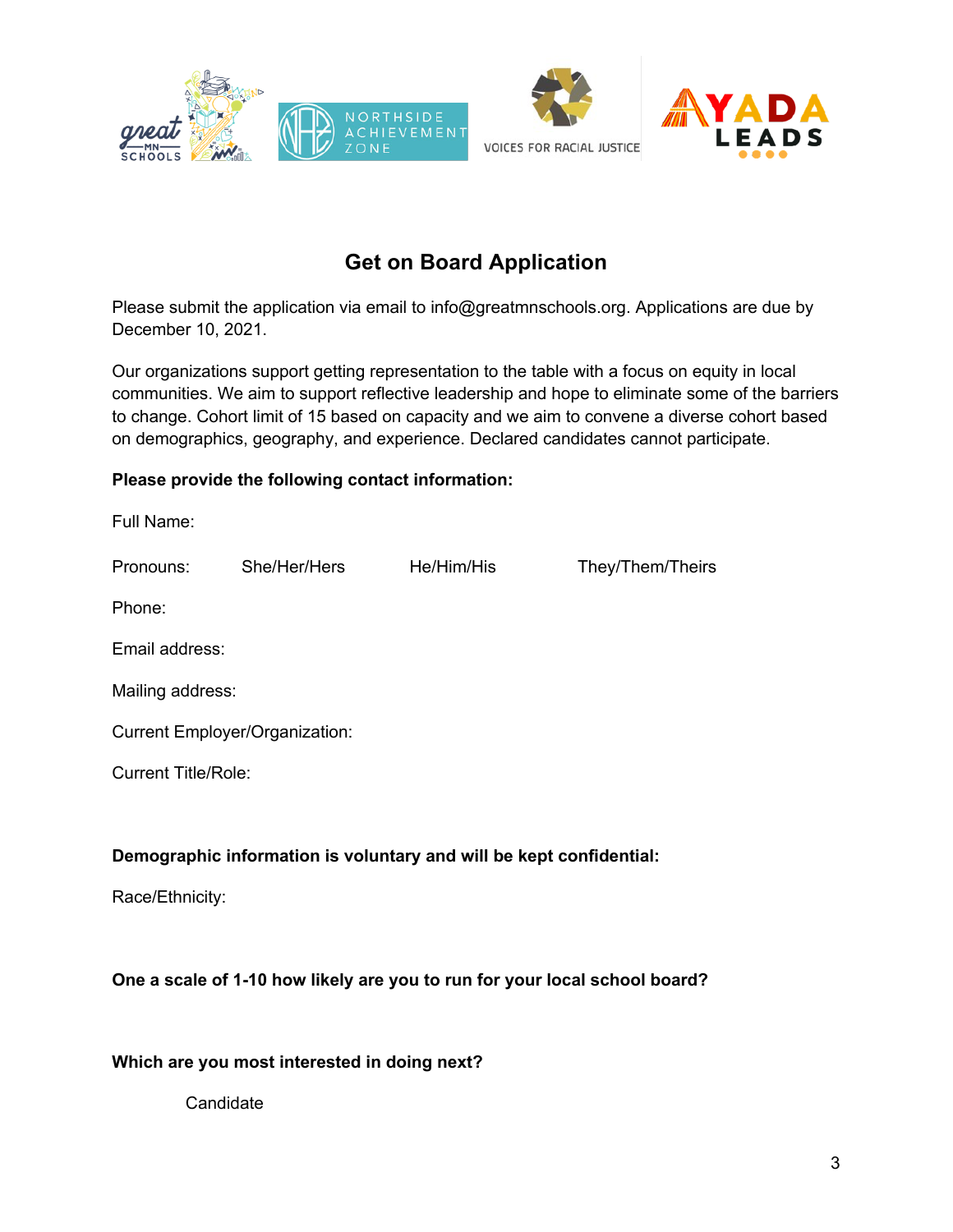**Campaigner** 

Advocate

Any of the above

#### **Would you consider running for office in 2022 or 2023?**

| Yes - have announced candidacy | Yes - intend to run     |
|--------------------------------|-------------------------|
| Yes - thinking about it        | Yes - would consider it |
| N٥                             | Not sure                |

#### **Would you consider running a campaign in 2022 or 2023?**

| Yes | No. | Not sure |
|-----|-----|----------|
|-----|-----|----------|

#### **Please upload your resume here (Note: if you do not have a resume readily available, please share the last 3 roles that you have had):**

#### **Please answer the following questions with 3-4 sentences (400 characters maximum):**

- 1. How does your perspective on education influence the work you do?
- 2. On a scale of 1-10, how interested are you in this program?
- 3. How do you think this experience will help your community?

4. What are you most excited/interested in learning about?